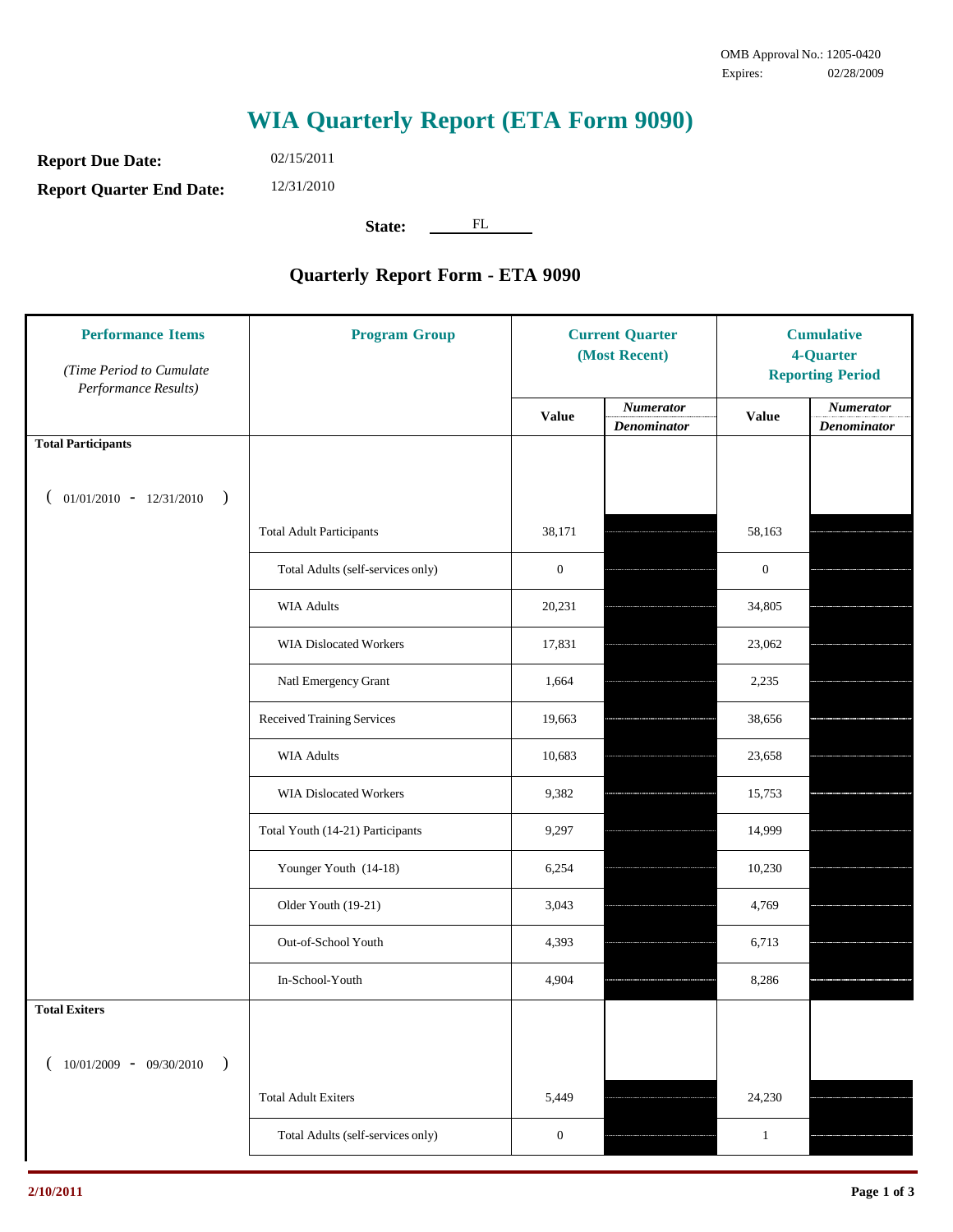| <b>Performance Items</b><br>(Time Period to Cumulate     | <b>Program Group</b>          | <b>Current Quarter</b><br>(Most Recent) |                                 | <b>Cumulative</b><br>4-Quarter<br><b>Reporting Period</b> |                                        |
|----------------------------------------------------------|-------------------------------|-----------------------------------------|---------------------------------|-----------------------------------------------------------|----------------------------------------|
| Performance Results)                                     |                               | <b>Value</b>                            | Numerator<br><b>Denominator</b> | <b>Value</b>                                              | <b>Numerator</b><br><b>Denominator</b> |
|                                                          | <b>WIA Adults</b>             | 3,691                                   |                                 | 18,142                                                    |                                        |
|                                                          | <b>WIA Dislocated Workers</b> | 1,750                                   |                                 | 5,840                                                     |                                        |
|                                                          | Natl Emergency Grant          | 139                                     |                                 | 709                                                       |                                        |
|                                                          | Total Youth (14-21) Exiters   | 2,620                                   |                                 | 6,540                                                     |                                        |
|                                                          | Younger Youth (14-18)         | 2,022                                   |                                 | 4,460                                                     |                                        |
|                                                          | Older Youth (19-21)           | 598                                     |                                 | 2,080                                                     |                                        |
|                                                          | Out-of-School Youth           | 718                                     |                                 | 2,817                                                     |                                        |
|                                                          | In-School Youth               | 1,902                                   |                                 | 3,723                                                     |                                        |
| <b>Placement in Employment or</b><br><b>Education</b>    |                               |                                         |                                 |                                                           |                                        |
| $04/01/2009$ - $03/31/2010$<br>$\rightarrow$<br>$\left($ |                               |                                         |                                 |                                                           |                                        |
|                                                          | WIA Youth (14-21)             | 56.3                                    | 487<br>865                      | 50.0                                                      | 2,040<br>4,084                         |
| <b>Attainment of Degree or</b><br>Certification          |                               |                                         |                                 |                                                           |                                        |
| $($ 04/01/2009 - 03/31/2010<br>$\rightarrow$             |                               |                                         |                                 |                                                           |                                        |
|                                                          | WIA Youth (14-21)             | 74.0                                    | 693<br>937                      | 62.5                                                      | 2,630<br>4,211                         |
| <b>Literacy or Numeracy Gains</b>                        |                               |                                         |                                 |                                                           |                                        |
| $($ 01/01/2010 - 12/31/2010 )                            |                               |                                         |                                 |                                                           |                                        |
|                                                          | WIA Youth (14-21)             | 44.1                                    | 222<br>503                      | 40.2                                                      | 846<br>2,103                           |
| Youth Diploma or Equivilance Rate                        |                               |                                         |                                 |                                                           |                                        |
|                                                          |                               |                                         |                                 |                                                           |                                        |
| $(10/01/2009 - 09/30/2010$<br>$\rightarrow$              |                               |                                         | 400                             |                                                           | 1,300                                  |
|                                                          | WIA Younger Youth (14-18)     | 77.8                                    | 514                             | 67.7                                                      | 1,920                                  |
| <b>Skill Attainment Rate</b>                             |                               |                                         |                                 |                                                           |                                        |
| $(10/01/2009 - 09/30/2010)$                              |                               |                                         |                                 |                                                           |                                        |
|                                                          | WIA Younger Youth (14-18)     | 71.6                                    | 2,274<br>3,174                  | 78.5                                                      | 8,101<br>10,315                        |
| <b>Entered Employment Rate</b>                           |                               |                                         |                                 |                                                           |                                        |
| $($ 04/01/2009 - 03/31/2010 )                            |                               |                                         |                                 |                                                           |                                        |
|                                                          | Adults                        | 79.2                                    | 1,149                           | 81.0                                                      | 4,203                                  |
|                                                          |                               |                                         | 1,451                           |                                                           | 5,186                                  |